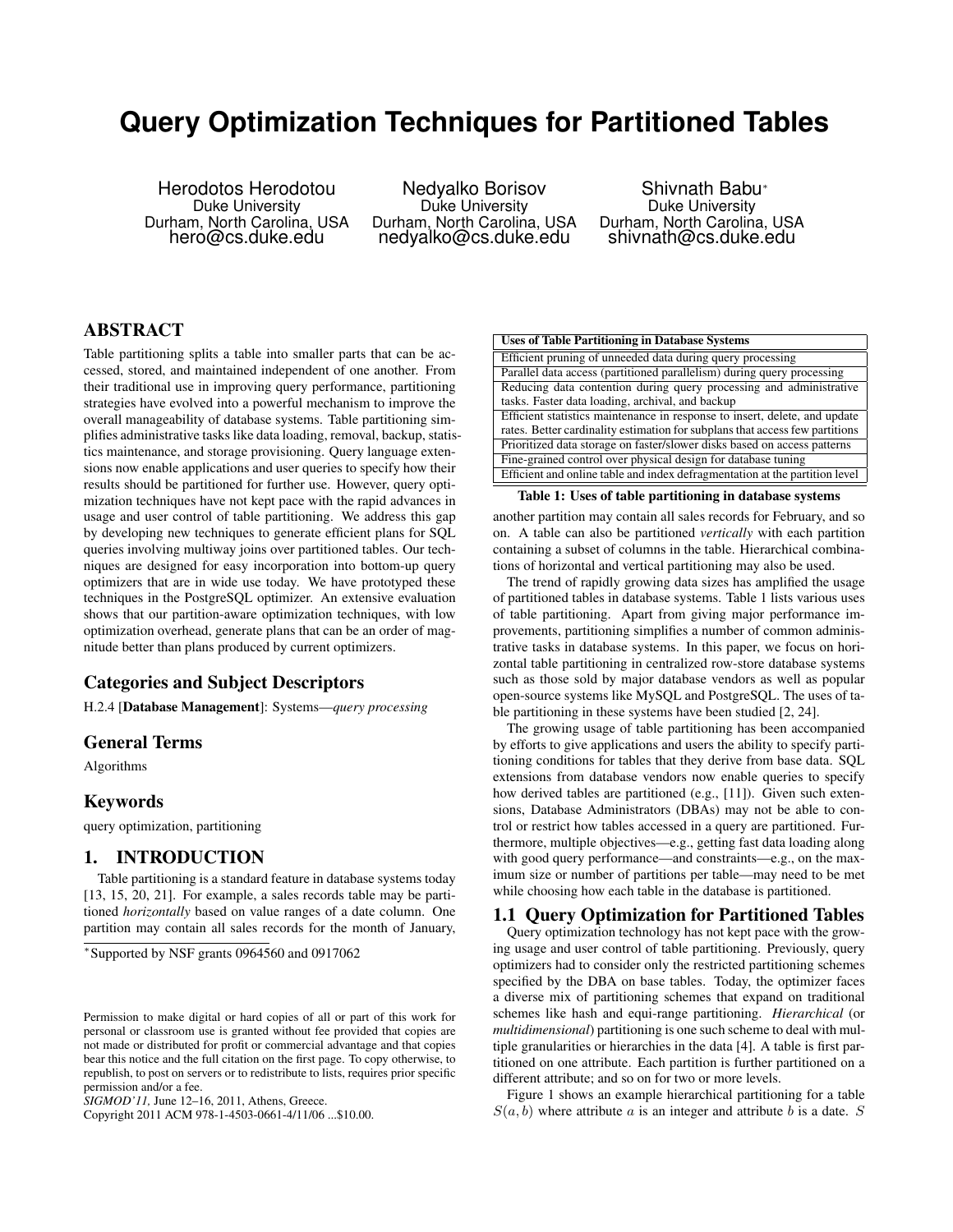

Figure 1: A hierarchical partitioning of table  $S$ 

is equi-partitioned on ranges of a into four partitions  $S_1$ - $S_4$ , each of which is further partitioned on ranges of b. Figure 2 shows how the hierarchical partitioning of table  $S$  can be interpreted as a twodimensional partitioning. The figure also shows partitions for tables  $R(a)$ ,  $T(a)$ , and  $U(b)$ . R, S, and T are all partitioned on a—typical for multiple related data sources or even star/snowflake schemas—but with different ranges due to data properties and storage considerations. For example, if the number of records with the same value of  $a$  is large in  $T$  (e.g., user clicks), then smaller ranges will give more manageable partitions.

Table  $U$  is partitioned using nonequi ranges on  $b$  for data loading and archival efficiency as well as workload performance. Daily partitions for daily loads are an attractive option since it is faster to load an entire partition at a time. However, maintenance overheads and database limitations on the maximum number of partitions can prevent the creation of daily partitions. Hence, 10-day ranges are used for recent partitions of U. Older data is accessed less frequently, so older 10-day partitions are merged into monthly ones to improve query performance and archival efficiency.

The flexible nature and rising complexity of partitioning schemes pose new challenges and opportunities during the optimization of queries over partitioned tables. Consider an example query  $Q_1$  over the partitioned tables  $R$ ,  $S$ , and  $T$  in Figure 2.

```
Q_1: Select
From R, S, T
Where R.a=S.a and S.a=T.a
       and S.b≥02-15-10 and T.a<25;
```
Use of filter conditions for partition pruning: An optimization that many current optimizers apply to  $Q_1$  is to *prune* partitions  $T_4$ - $T_8$  and  $S_{11}$ ,  $S_{21}$ ,  $S_{31}$ ,  $S_{41}$  from consideration because it is clear from the partitioning conditions that records in these partitions will not satisfy the filter conditions. Partition pruning can speed up query performance drastically by eliminating unnecessary table and index scans as well as reducing memory needs, disk spills, and contention-related overheads.

Use of join conditions for partition pruning: Based on a transitive closure of the filter and join conditions, partition pruning can also eliminate partitions  $S_{32}$ ,  $S_{33}$ ,  $S_{42}$ ,  $S_{43}$ ,  $R_3$ ,  $R_4$ , and  $U_1$ .

Most current optimizers will stop here as far as exploiting partitions during the optimization of  $Q_1$  is concerned; and generate a plan like  $Q_1P_1$  shown in Figure 3. In a plan like  $Q_1P_1$ , the leaf operators logically append together (i.e., UNION ALL) the unpruned partitions for each table. Each unpruned partition is accessed using regular table or index scans. The appended partitions are joined using operators like hash, merge, and (index) nested-loop joins.

Partition-aware join path selection: Depending on the data properties, physical design, and storage characteristics in the database system, a plan like  $Q_1P_2$  shown in Figure 3 can significantly outperform plan  $Q_1P_1$ .  $Q_1P_2$  exploits a number of properties arising from partitioning in the given setting:

• Records in partition  $R_1$  can join only with  $S_{12} \cup S_{13}$  and  $T_1 \cup$ T<sub>2</sub>. Similarly, records in partition  $R_2$  can join only with  $S_{22}$  ∪



Figure 2: Partitioning of tables  $R$ ,  $S$ ,  $T$ ,  $U$ . Dotted lines show partitions with potentially joining records

 $S_{23}$  and  $T_3$ . Thus, the full  $R \bowtie S \bowtie T$  join can be broken up into smaller and more efficient *partition-wise joins*.

- The best join order for  $R_1 \bowtie (S_{12} \cup S_{13}) \bowtie (T_1 \cup T_2)$  can be different from that for  $R_2 \bowtie (S_{22} \cup S_{23}) \bowtie T_3$ . One likely reason is change in the data properties of tables  $S$  and  $T$  over time, causing variations in statistics across partitions.<sup>1</sup>
- The best choice of join operators for  $R_1 \bowtie (S_{12} \cup S_{13}) \bowtie$  $(T_1 \cup T_2)$  may differ from that for  $R_2 \bowtie (S_{22} \cup S_{23}) \bowtie T_3$ , e.g., due to storage or physical design differences across partitions (e.g., index created on one partition but not on another).

Let us now consider query  $Q_2$  to further understand the challenges and opportunities arising while optimizing queries over partitioned tables.  $Q_2$  is a typical query in traditional star schemas where a fact table is joined with several dimension tables on different attributes.

Q2: Select \* From R, S, U Where R.a=S.a and S.b=U.b and  $U.b \ge 02-15-10$  and  $R.a < 25$ ;

Plan  $Q_2P_1$  from Figure 3 shows the plan that simply appends the unpruned partitions before performing the joins. Given the join and partitioning conditions for  $R$  and  $S$ , the optimizer has the option of creating the partition-wise joins  $R_1 \bowtie (S_{12} \cup S_{13})$  and  $R_2 \bowtie$  $(S_{22} \cup S_{23})$ . The output of these joins is logically partitioned on attribute  $a$ —which does not affect the later join with table  $U$  leading to the plan  $Q_2P_2$  in Figure 3. Alternatively, the optimizer has the option of creating partition-wise joins between  $S$  and  $U$ first, generating the plan  $Q_2P_3$ .

#### 1.2 Challenges and Contributions

The above examples illustrate the optimization possibilities for SQL queries over partitioned tables, which enlarge the plan space drastically. To our knowledge, no current optimizer (commercial or research prototype) takes this space into account to find efficient plans with low optimization overhead. We address this limitation by developing a novel *partition-aware SQL query optimizer*:

Dealing with plan space explosion: A nontrivial challenge we have to address in a partition-aware optimizer is to keep the additional computational and memory overheads of the optimization process in check while enabling good plans to be found.

Incorporation into state-of-the-art optimizers: The new techniques we propose are designed for easy incorporation into bottomup query optimizers (like the seminal System R optimizer [19]) that are in wide use today. With this design, we leverage decades of past investment as well as potential future enhancements to these optimizers (e.g., new rewrite rules, new join operators, and improvements in statistics and cardinality estimation).

<sup>&</sup>lt;sup>1</sup>Most enterprises keep 6-24 months of historical data online.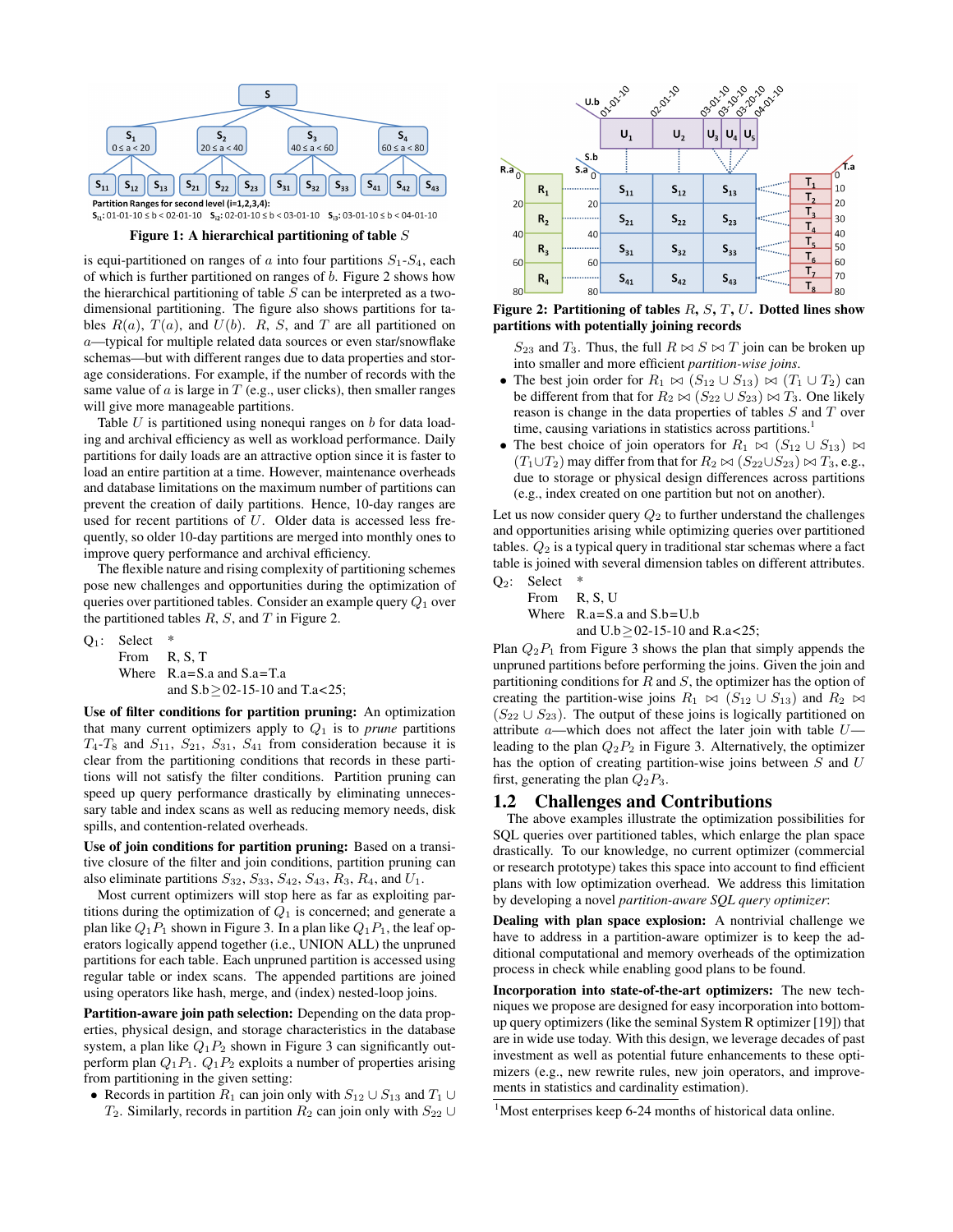

Figure 3:  $Q_1P_1$  and  $Q_2P_1$  are plans generated by current optimizers for our example queries  $Q_1$  and  $Q_2$  respectively.  $Q_1P_2$ ,  $Q_2P_2$ , and  $Q_2P_3$  are plans generated by our partition-aware optimizer. IS and TS are respectively index and table scan operators. HJ, MJ, and INLJ are respectively hash, merge, and index-nested-loop join operators. Union is a bag union operator

Partitions as physical or logical properties? The conventional wisdom in the database literature as well as implementation in commercial bottom-up query optimizers treat partitions as physical properties [18]. We show that treating partitions only as physical properties falls well short of making the best use of partitioned tables. Our optimizer considers partitions efficiently at both the logical and physical levels to get the best of two worlds: (a) generating plans like  $Q_1P_2$ ,  $Q_2P_2$ , and  $Q_2P_3$  in Figure 3, and (b) preserving *interesting partitions* [18] that may benefit operators (e.g., group-by) higher-up in the plan.

Supporting practical partitioning conditions: In addition to conventional DBA-specified partitioning conditions on base tables, our optimizer supports a wide range of user-specified partitioning conditions including multidimensional partitions, multi-level hierarchical partitions, and irregular ranges. The challenge here is to deal with complex join graphs arising at the partition level (like Figure 2) from the combination of the filter, join, and table-level partitioning conditions for a SQL query.

Improving cardinality estimates: A nonobvious effect arises from the fact that most database systems keep statistics (e.g., number of distinct values) at the level of individual partitions. Cardinality estimation for appended partitions necessitates combination of perpartition statistics. We have found that estimation errors from such combination are worse for a plan like  $Q_1P_1$  compared to  $Q_1P_2$ .

Prototyping and evaluation: All our techniques have been prototyped in the PostgreSQL optimizer, and we report an extensive evaluation based on the popular TPC-H benchmark.

# 2. RELATED WORK

Various table partitioning schemes as well as techniques to find a good partitioning scheme automatically have been proposed as part of database physical design tuning (e.g., [2, 18]). In contrast, our goal is to fully exploit possible query optimization opportunities given the existing horizontal partitioning scheme in the database.

Partitioning in Centralized DBMSs: Commercial DBMS vendors (e.g., IBM, Microsoft, Oracle, and Sybase) provide support for different types of partitioning, including hash, range, and list partitioning, as well as support for hierarchical (multidimensional) partitioning. However, they implement different partition-aware optimization techniques. Most commercial optimizers have excellent support for per-table partition pruning. In addition to optimizationtime pruning, systems like IBM DB2 support pruning of partitions at plan execution time, e.g., to account for join predicates in indexnested-loop joins [13]. Some optimizers generate plans containing n *one-to-one partition-wise joins* for any pair of tables R and S that are partitioned into the same number  $n$  of partitions with oneto-one correspondence between the partitions [15, 21]. For joins where only table  $R$  is partitioned, Oracle supports dynamic partitioning of  $S$  based on  $R$ 's partitioning; effectively creating a oneto-one join between the partitions.

UNION ALL views are a useful construct that can be used to support table partitioning [27]. The techniques proposed in this paper are related closely to pushing joins down through UNION ALL views. For example, when a UNION ALL view representing a partitioned table  $R=R_1 \cup \ldots \cup R_n$  is joined with a table S, IBM DB2's query optimizer considers pushing the join down to generate a UNION of base-table joins  $(R_1 \Join S) \cup ... \cup (R_n \Join S)$  [27]. However, unlike our techniques, the join pushdown is considered in the query-rewrite phase. As the authors of [27] point out, this step can increase the time and memory overheads of optimization significantly because of the large number of joins generated (especially, if multiple UNION ALL views are joined like in our example queries in Figure 3). The techniques we propose are designed to keep these overheads in check—even in the presence of hundreds of partitions—while ensuring that good plans can be found.

Partitioning in Parallel/Distributed DBMSs: While we focus on centralized DBMSs, the partition-aware optimization techniques we propose are related closely to *data localization* in distributed DBMSs [16]. Data localization is a query-rewrite phase where heuristic rules like filter pushdown are used to prune partitions and their joins that will not contribute to the query result. A join graph is created for the partitions belonging to the joining tables, and inference rules are used to determine the empty joins [8]. While our work shares some goals with data localization, a number of differences exist. Instead of heuristic rewrite rules, we propose (provably optimal) cost-based optimization of partitioned tables. In particular, we address the accompanying nontrivial challenge of plan space explosion—especially in the presence of hundreds of partitions per table (e.g., daily partitions for a year)—and the need to incorporate the new optimization techniques into industry-strength cost-based SQL optimizers. Section 8.7 compares our techniques empirically with an adaptation of data localization to centralized DBMSs.

The cost-based optimization algorithms we present are independent of the physical join methods supported by the DBMS. Parallel DBMSs support several partition-aware join methods including collocated, directed, broadcast, and repartitioned joins [6]. SCOPE is a system for large-scale data analysis that uses cost-based optimization to select the repartitioning of tables and intermediate results [25]. Query optimizers in these systems attempt to minimize data transfer costs among nodes, which is orthogonal to our work.

Dynamic partitioning: *Selectivity-based partitioning* [17], *contentbased routing* [7], and *conditional plans* [10] are techniques that enable different execution plans to be used for different subsets of the input data. Unlike our work, these techniques focus on dynamic partitioning of (unpartitioned) tables and data streams rather than exploiting the properties of existing partitions. Easy incorporation into widely-used SQL optimizers is not a focus of [7, 10, 17].

Predicate optimization: *Predicate move-around* [14] is a query transformation technique that moves predicates among different relations, and possibly query blocks, to generate potentially better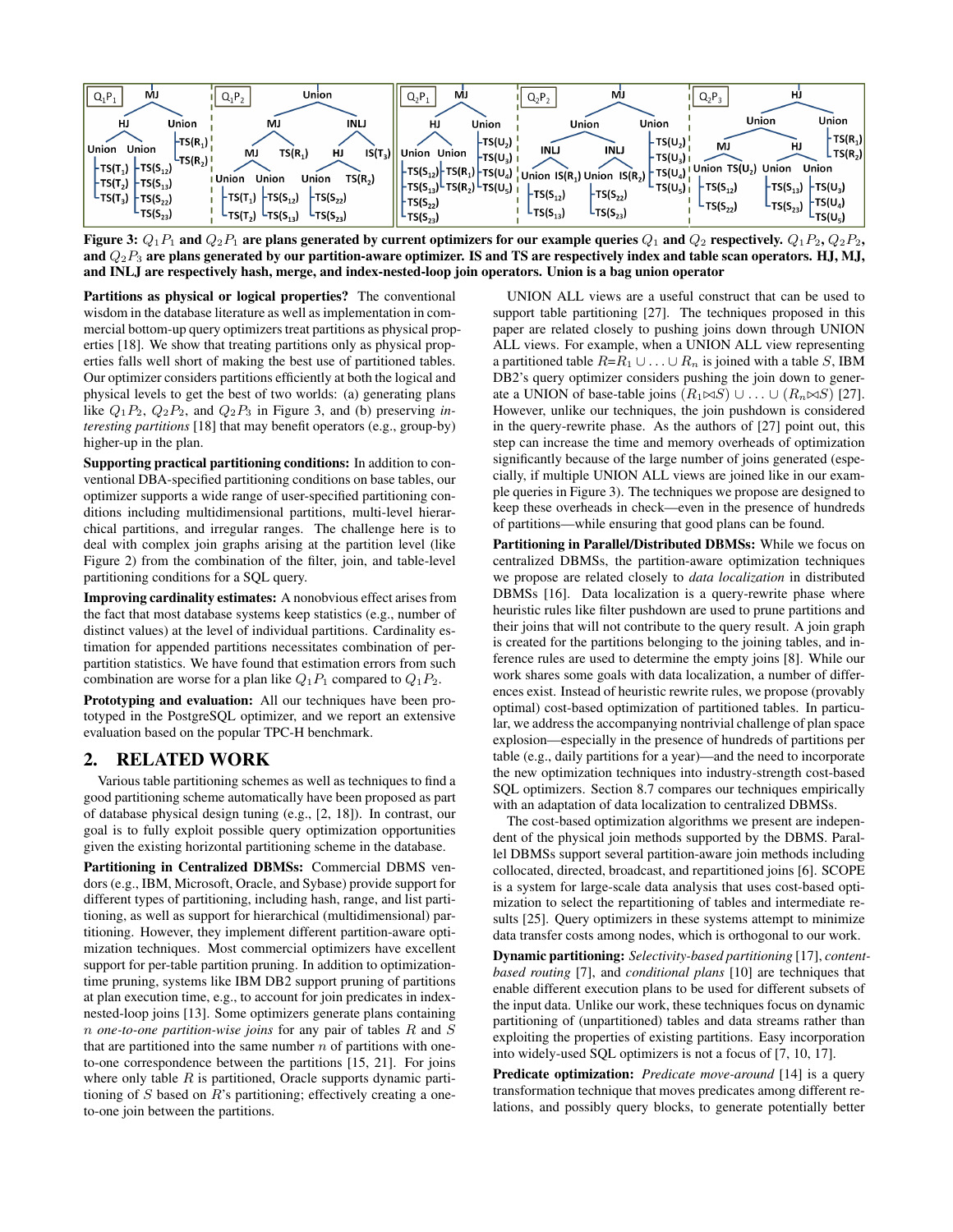plans. *Magic sets* [5] represent a complementary technique that can generate auxiliary tables to be used as early filters in a plan. Both techniques are applied in the rewrite phase of query optimization, thereby complementing our cost-based optimization techniques.

# 3. PROBLEM AND SOLUTION OVERVIEW

Our goal is to generate an efficient plan for a SQL query that contains joins of partitioned tables. In this paper, we focus on tables that are partitioned horizontally based on conditions specified on one or more *partitioning attributes* (columns). The condition that defines a partition of a table is an expression involving any number of binary subexpressions of the form *Attr Op Val*, connected by *AND* or *OR* logical operators. *Attr* is an attribute in the table, *Val* is a constant, and *Op* is one of  $\{=\neq,<,\leq,>,\geq\}$ .

Joins in a SQL query can be equi or nonequi joins. The joined tables could have different numbers of partitions and could be partitioned on multiple attributes (like in Figure 2). Furthermore, the partitions between joined tables need not have one-on-one correspondence with each other. For example, a table may have one partition per month while another table has one partition per day.

Our approach for partition-aware query optimization is based on extending bottom-up query optimizers. We will give an overview of the well-known System R bottom-up query optimizer [19] on which a number of current optimizers are based, followed by an overview of the extensions we make.

A bottom-up optimizer starts by optimizing the smallest expressions in the query, and then uses this information to progressively optimize larger expressions until the optimal physical plan for the full query is found. First, the best *access path* (e.g., table or index scan) is found and retained for each table in the query. The best *join path* is then found and retained for each pair of joining tables  $R$  and  $S$  in the query. The join path consists of a physical join operator (e.g., hash or merge join) and the access paths found earlier for the tables. Next, the best join path is found and retained for all three-way joins in the query; and so on.

Bottom-up optimizers pay special attention to physical properties (e.g., sort order) that affect the ability to generate the optimal plan for an expression e by combining optimal plans for subexpressions of e. For example, for  $R \bowtie S$ , the System R optimizer stores the optimal join path for each *interesting sort order* [19] of  $R \bowtie S$ that can potentially reduce the plan cost of any larger expression that contains  $R \bowtie S$  (e.g.,  $R \bowtie S \bowtie U$ ).

Our extensions: Consider the join path selection in a bottom-up optimizer for two partitioned tables  $R$  and  $S$ .  $R$  and  $S$  can be base tables or the result of intermediate subexpressions. Let the respective partitions be  $R_1 - R_r$  and  $S_1 - S_s$ . For ease of exposition, we call R and S the *parent tables* in the join, and each  $R_i$  ( $S_i$ ) a *child table*. By default, the optimizer will consider a join path corresponding to  $(R_1 \cup \cdots \cup R_r) \bowtie (S_1 \cup \cdots \cup S_s)$ , i.e., a physical join operator that takes the bag unions of the child tables as input. This approach leads to plans like  $Q_1P_1$  and  $Q_2P_1$  in Figure 3.

Partition-aware optimization must consider joins among the child tables in order to get efficient plans like  $Q_1P_2$  in Figure 3; effectively, pushing the join below the union(s). Joins of the child tables are called *child joins*. When the bottom-up optimizer considers the join of partitioned tables  $R$  and  $S$ , we extend its search space to include plans consisting of the union of child joins. This process works in four phases: *applicability testing*, *matching*, *clustering*, and *path creation*.

Applicability testing: We first check whether the specified join condition between  $R$  and  $S$  match the partitioning conditions on  $R$ and S appropriately. Intuitively, efficient child joins can be utilized only when the partitioning columns are part of the join attributes. For example, the  $R.a = S.a$  join condition makes it possible to utilize the  $R_2 \bowtie (S_{22} \cup S_{23})$  child join in plan  $Q_1P_2$  in Figure 3.

Matching: This phase uses the partitioning conditions to determine efficiently which joins between individual child tables of  $R$  and S can potentially generate output records, and to prune the empty child joins. For  $R \bowtie S$  in our running example query  $Q_1$ , this phase outputs  $\{(R_1, S_{12}), (R_1, S_{13}), (R_2, S_{22}), (R_2, S_{23})\}.$ 

Clustering: Production deployments can contain tables with many tens to hundreds of partitions that lead to a large number of joins between individual child tables.<sup>2</sup> To reduce the join path creation overhead, we carefully cluster the child tables; details are in Section 5. For  $R \bowtie S$  in our running example, the matching phase's output is clustered such that only the two child joins  $R_1 \bowtie (S_{12} \cup S_{13})$ and  $R_2 \bowtie (S_{22} \cup S_{23})$  are considered during path creation.

Path Creation: This phase creates and costs join paths for all child joins output by the clustering phase, as well as the path that represents the union of the best child-join paths. This path will be chosen for  $R \bowtie S$  if it costs lower than the one produced by the optimizer without our extensions.

The next three sections give the details of these phases. Section 6 will also discuss how our techniques can be incorporated into the bottom-up optimization process.

# **MATCHING PHASE**

Suppose the bottom-up optimizer is in the process of selecting the join path for parent tables  $R$  and  $S$  with respective child tables  $R_1 - R_r$  and  $S_1 - S_s$ . The goal of the matching phase is to identify all *partition-wise join pairs*  $(R_i, S_j)$  such that  $R_i \bowtie S_j$  can produce output tuples as per the given partitioning and join conditions. Equivalently, this algorithm prunes out (from all possible join pairs) partition-wise joins that cannot produce any results. An obvious matching algorithm would enumerate and check all the  $r \times s$ possible child table pairs. In distributed query optimization, this algorithm is implemented by generating a join graph for the child tables [8]. The real inefficiency from this quadratic algorithm comes from the fact that it gets invoked from scratch for each distinct join of parent tables considered throughout the bottom-up optimization process. Note that  $R$  and  $S$  can be base tables or the result of intermediate subexpressions.

We developed an efficient matching algorithm that builds, probes, and reuses *Partition Index Trees (PITs)*. We will describe this new data structure, and then explain how the matching algorithm utilizes it to generate the partition-wise join pairs efficiently. PITs apply to range and list partitioning conditions. Section 7 describes how our techniques can be extended to handle hash partitioning.

# 4.1 Partition Index Trees

The core idea behind Partition Index Trees is to associate each child table with one or more *intervals* generated from the table's partitioning condition. An interval is specified as a *Low* to *High* range, which can be numeric (e.g.,  $(0, 10)$ ), date (e.g.,  $[02-01-10]$ ,  $(03-01-10)$ ), or a single numeric or categorical value (e.g., [5, 5], [*url,url*]). A PIT indexes all intervals of all child tables for one of the partitioning columns of a parent table. The PIT then enables efficient lookup of the intervals that overlap with a given probe interval from the other table. The use of PITs provides two main advantages:

• For most practical partitioning and join conditions, building and probing PITs has  $O(r \log r)$  complexity (for r partitions in a table). The memory needs are  $\theta(r)$ .

<sup>&</sup>lt;sup>2</sup>We are aware of such deployments in a leading social networking company and for a commercial parallel DBMS.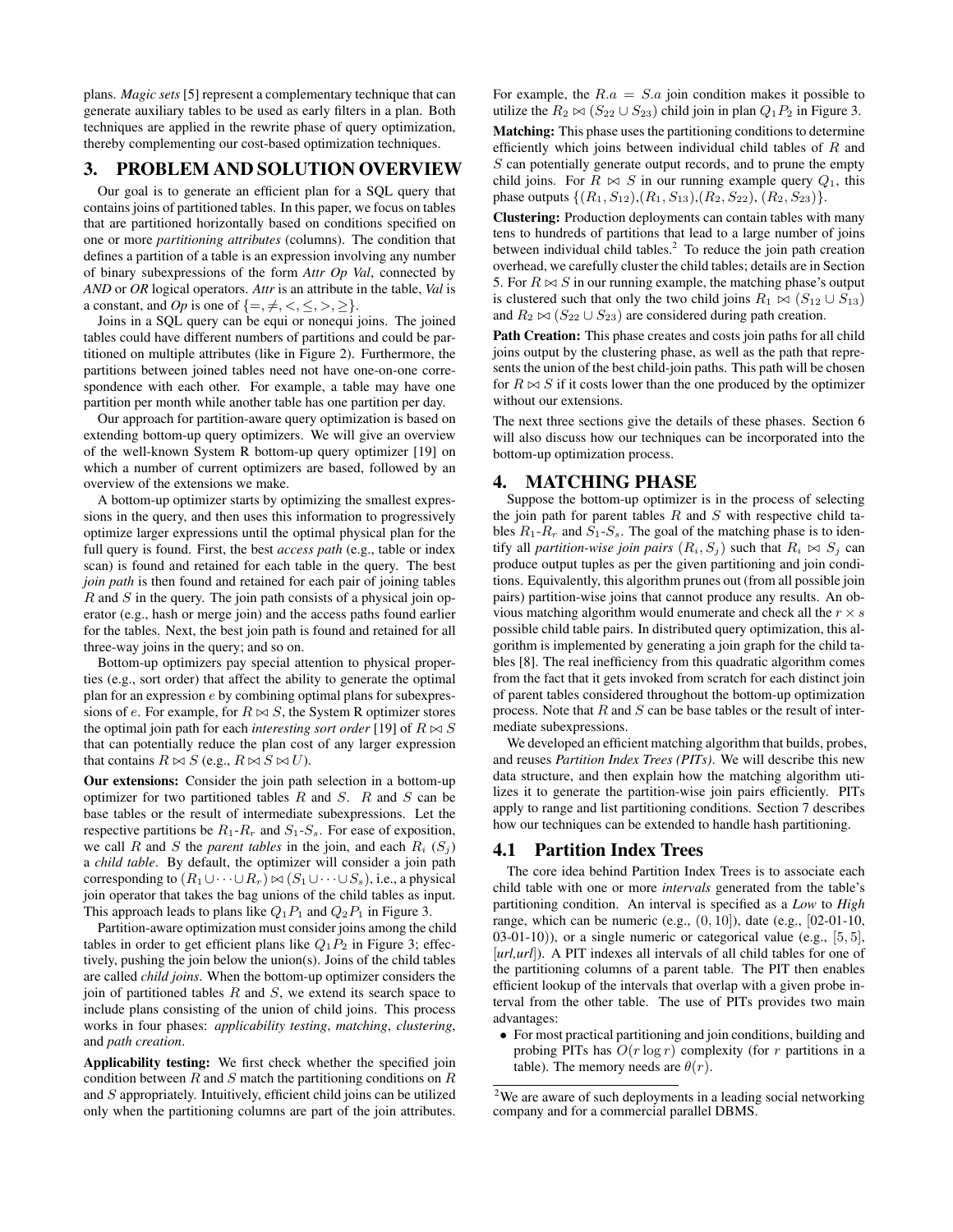

Figure 4: A partition index tree containing intervals for all child tables (partitions) of  $T$  from Figure 2

• Most PITs are built once and then reused many times over the course of the bottom-up optimization process (see Section 4.4).

Implementation: PIT, at a basic level, is an augmented *red-black* tree [9]. The tree is ordered by the *Low* values of the intervals, and an extra annotation is added to every node recording the maximum *High* value (denoted *Max*) across both its subtrees. Figure 4 shows the PIT created on attribute  $T.a$  based on the partitioning conditions of all child tables of T (see Figure 2). The *Low* and *Max* values on each node are used during probing to efficiently guide the search for finding the overlapping intervals. When the interval [20, 40) is used to probe the PIT, five intervals are checked (highlighted in Figure 4) and the two overlapping intervals [20, 30) and [30, 40) are returned.

A number of nontrivial enhancements to PITs were needed to support complex partitioning conditions that can arise in practice. First, PITs need support for multiple types of intervals: open, closed, partially closed, one sided, and single values (e.g.,  $(1, 5)$ ,  $[1, 5]$ ,  $[1, 5), (-\infty, 5]$ , and  $[5, 5]$ ). In addition, supporting nonequi joins required support from PITs to efficiently find all intervals in the tree that are to the left or to the right of the probe interval.

Both partitioning and join conditions can be complex combinations of AND and OR subexpressions, as well as involve any operator in  $\{ =, \neq, \leq, \leq, >, \geq \}$ . Our implementation handles all these cases by restricting PITs to unidimensional indexes and handling complex expressions appropriately in the matching algorithm.

# 4.2 Matching Algorithm

Figure 5 provides all the steps for the matching algorithm. The input consists of the two tables to be joined and the join condition. We will describe the algorithm using query  $Q_1$  in our running example from Section 1. The join condition for  $S \bowtie T$  in  $Q_1$  is a simple equality expression:  $S.a = T.a$ . Later, we will discuss how the algorithm handles more complex conditions involving logical AND and OR operators, as well as nonequi join conditions. Since the matching phase is executed only if the Applicability Test passes (see Section 3), the attributes  $S.a$  and  $T.a$  must appear in the partitioning conditions for the partitions of  $S$  and  $T$  respectively.

The table with the smallest number of (unpruned) partitions is identified as the *build* relation and the other as the *probe* relation. In our example,  $T$  (with 3 partitions) will be the build relation and  $S$  (with 4 partitions) will be the probe one. Since partition pruning is performed before any joins are considered, only the unpruned child tables are used for building and probing the PIT. Then, the matching algorithm works as follows:

- *Build phase:* For each child table  $T_i$  of  $T$ , generate the interval for  $T_i$ 's partitioning condition (explained in Section 4.3). Build a PIT that indexes all intervals from the child tables of T.
- *Probe phase:* For each child table  $S_j$  of S, generate the interval *int* for  $S_i$ 's partitioning condition. Probe the PIT on T.a to find intervals overlapping with  $int$ . Only T's child tables corre-



#### Figure 5: Matching algorithm

sponding to these overlapping intervals can have tuples joining with  $S_i$ ; output the identified join pairs.

For  $S \bowtie T$  in our running example query, the PIT on T.a will contain the intervals  $[0, 10)$ ,  $[10, 20)$  and  $[20, 30)$ , which are associated with partitions  $T_1, T_2$ , and  $T_3$  respectively (Figure 2). When this PIT is probed with the interval  $[20, 40)$  for child table  $S_{22}$ , the result will be the interval  $[20, 30)$ ; indicating that only  $T_3$  will join with  $S_{22}$ . Overall, this phase outputs  $\{(S_{12}, T_1), (S_{12}, T_2),\}$  $(S_{13}, T_1), (S_{13}, T_2), (S_{22}, T_3), (S_{23}, T_3)$ ; the remaining possible child joins are pruned.

#### 4.3 Support for Complex Conditions

Before building and probing the PIT, we need to convert each partitioning condition into one or more intervals. A condition could be any expression involving logical ANDs, ORs, and binary expressions. Subexpressions that are ANDed together are used to build a single interval, whereas subexpressions that are ORed together will produce multiple intervals. For example, suppose the partitioning condition is  $(R.a \geq 0$  AND  $R.a < 20)$ . This condition will create the interval [0, 20]. The condition ( $R.a > 0$  AND  $R.b > 5$ ) will create the interval  $(0, \infty)$ , since only R.a appears in the join conditions of query  $Q_1$ . The condition ( $Ra < 0$  OR  $Ra > 10$ ) will create the intervals  $(-\infty, 0)$  and  $(10, \infty)$ . If the particular condition does not involve R.a, then the interval created is  $(-\infty, \infty)$ , as any value for  $R.a$  is possible.

Our approach can also support nonequi joins, for example  $R.a <$ S.a. The PIT was adjusted in order to efficiently find all intervals in the PIT that are to the left or to the right of the provided interval. Suppose  $A = (A1, A2)$  is an interval in the PIT and  $B = (B1, B2)$  is the probing interval. The interval A is marked as an overlapping interval if  $\exists \alpha \in A, \beta \in B$  such that  $\alpha < \beta$ . Note that this check is equivalent to finding all intervals in the PIT that overlap with the interval  $(-\infty, B2)$ .

Finally, we support complex join expressions involving logical ANDs and ORs. Suppose the join condition is  $(R.a = S.a \text{ AND})$  $R.b = S.b$ . In this case, two PITs will be built; one for R.a and one for R.b. After probing the two PITs, we will get two sets of join pairs. We then adjust the pairs based on whether the join conditions are ANDed or ORed together. In the example above, suppose that  $R_1$  can join with  $S_1$  based on  $R.a$ , and that  $R_1$  can join with both  $S_1$  and  $S_2$  based on R.b. Since the two binary join expressions are ANDed together, we induce that  $R_1$  can join only with  $S_1$ . However, if the join condition were  $(R.a = S.a \text{ OR } R.b = S.b)$ , then we would induce that  $R_1$  can join with both  $S_1$  and  $S_2$ .

#### 4.4 Complexity Analysis

Suppose  $N$  and  $M$  are the number of partitions for the build and probe relations respectively. Also suppose each partition condition is translated into a small, fixed number of intervals (which is usually the case). In fact, a simple range partitioning condition will generate exactly one interval. Then, building a PIT requires  $O(N \times \log N)$  time. Probing a PIT with a single interval takes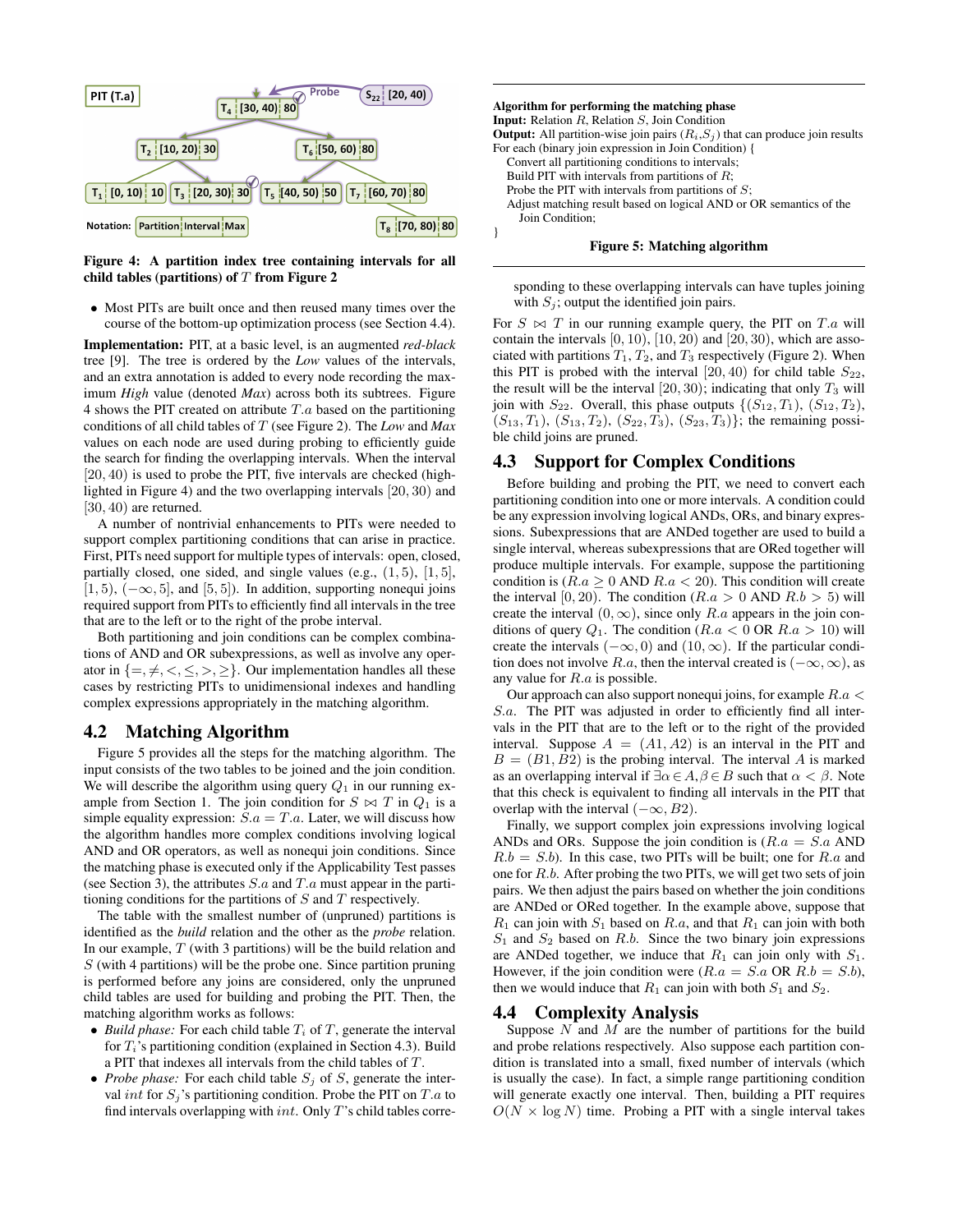

Figure 6: Clustering algorithm applied to example query  $Q_1$ 

 $O(min(N, k \times \log N))$  time, where k is the number of matching intervals. Hence, the overall time to identify all possible child join pairs is  $O(M \times min(N, k \times \log N)).$ 

The space overhead introduced by a PIT is  $\theta(N)$  since it is a binary tree. However, a PIT can be reused multiple times during the optimization process. Consider the join condition  $(R.a = S.a \text{ AND } )$  $S.a=T.a$ ) for tables R, S, and T in  $Q_1$ . A PIT built for S.a can be (re)used for performing the matching algorithm when considering the joins  $R \bowtie S$ ,  $S \bowtie T$ ,  $(R \bowtie S) \bowtie T$ , and  $(S \bowtie T) \bowtie R$ .

# 5. CLUSTERING PHASE

The number of join pairs output by the matching phase can be large, e.g., when each child table of  $R$  joins with multiple child tables of S. In such settings, it becomes important to reduce the number of join pairs that need to be considered during join path creation to avoid both optimization and execution inefficiencies. Join path creation introduces optimization-time overheads for enumerating join operators, accessing catalogs, and calculating cardinality estimates. During execution, if multiple child-join paths reference the same child table  $R_i$ , then  $R_i$  will be accessed multiple times; a situation we want to avoid.

The approach we use to reduce the number of join pairs is to cluster together multiple child tables of the same parent table. Figure 6 considers  $S \bowtie T$  for query  $Q_1$  from Section 1. The six partition-wise join pairs output by the matching phase are shown on the left. Notice that the join pairs  $(S_{22}, T_3)$  and  $(S_{23}, T_3)$  indicate that both  $S_{22}$  and  $S_{23}$  can join with  $T_3$  to potentially generate output records. If  $S_{22}$  is clustered with  $S_{23}$ , then the single (clustered) join  $(S_{22} \cup S_{23}) \bowtie T_3$  will be considered in the path creation phase instead of the two joins  $S_{22} \bowtie T_3$  and  $S_{23} \bowtie T_3$ . Furthermore, because of the clustering, the child table  $T_3$  will have only one access path (say, a table or index scan) in  $Q_1$ 's plan.

*Definition 1.* Clustering metric: For an  $R \bowtie S$  join, two (unpruned) child tables  $S_j$  and  $S_k$  of S will be clustered together iff there exists a (unpruned) child table  $R_i$  of R such that the matching phase outputs the join pairs  $(R_i, S_j)$  and  $(R_i, S_k)$ . If  $S_i$  and  $S_k$  are clustered together when no such  $R_i$  exists, then the union of  $S_i$  and  $S_k$  will lead to unneeded joins with child tables of R; hurting plan performance during execution. In our running example in Figure 6, suppose we cluster  $S_{22}$  with  $S_{13}$ . Then,  $S_{22}$ will have to be considered unnecessarily in joins with  $T_1$  and  $T_2$ .

On the other hand, failing to cluster  $S_i$  and  $S_k$  together when the matching phase outputs the join pairs  $(R_i, S_j)$  and  $(R_i, S_k)$ would result in considering join paths separately for  $R_i \bowtie S_j$  and  $R_i \bowtie S_k$ . The result is higher optimization overhead as well as access of  $R_i$  in at least two separate paths during execution. In our example, if we consider separate join paths for  $S_{22} \bowtie T_3$  and  $S_{23} \bowtie T_3$ , then partition  $T_3$  will be accessed twice.

Clustering algorithm: Figure 7 shows the clustering algorithm that takes as input the join pairs output by the matching phase. The algorithm first constructs the *join partition graph* from the input

Algorithm for clustering the output of the matching phase Input: Partition join pairs (output of matching phase) Output: Clustered join pairs (which will be input to path creation phase) Build a bipartite join graph from the input partition join pairs where: Child tables are the vertices, and

Partition join pairs are the edges;

Use Breadth-First-Search to identify connected components in the graph; Output a clustered join pair for each connected component;

#### Figure 7: Clustering algorithm

join pairs. Each child table is a vertex in this bipartite graph, and each join pair forms an edge between the corresponding vertices. Figure 6 shows the join partition graph for our example. Breadth-First-Search is used to identify all the connected components in the join partition graph. Each connected component will give a (possibly clustered) join pair. Following our example in Figure 6,  $S_{12}$ will be clustered with  $S_{13}$ ,  $S_{22}$  with  $S_{23}$ , and  $T_1$  with  $T_2$ , forming the output of the clustering phase consisting of the two (clustered) join pairs  $({S_{12}, S_{13}}, {T_1, T_2})$  and  $({S_{22}, S_{23}}, {T_3}).$ 

# 6. PATH CREATION AND SELECTION

We will now consider how to create and cost join paths for all the (clustered) child joins output by the clustering phase, as well as the union of the best child-join paths. Join path creation has to be coupled tightly with the physical join operators supported by the database system. As discussed in Section 1.2, we will leverage the functionality of a bottom-up query optimizer [19] to create join paths for the database system. The main challenge is how to extend the enumeration and path retention aspects of a bottom-up query optimizer in order to find the optimal plan in the new *extended plan space* efficiently.

*Definition 2.* Optimal plan in the extended plan space: In addition to the default plan space considered by the bottom-up optimizer for an *n*-way ( $n \ge 2$ ) join of parent tables, the extended plan space includes the plans containing any possible join order and join path for joins of the child tables such that each child table (partition) is accessed at most once. The optimal plan is the plan with least estimated cost in the extended plan space.

We will discuss three different approaches on how to extend the bottom-up optimizer to find the optimal plan in the extended plan space. Query  $Q_1$  from Section 1 is used as an example throughout.

Note that  $Q_1$  joins the three parent tables  $R$ ,  $S$ , and  $T$ . For  $Q_1$ , a bottom-up optimizer will consider the three 2-way joins  $R \bowtie S$ ,  $R \bowtie T$ ,  $S \bowtie T$ , and the single 3-way join  $R \bowtie S \bowtie T$ . For each join considered, the optimizer will find and retain the best join path for each interesting order and the best "unordered" path. Sort orders on R.a, S.a, and T.a are the candidate interesting orders for  $Q_1$ . When the optimizer is considering an *n*-way join, it only uses the best join paths retained for smaller joins.

#### 6.1 Extended Enumeration

The first approach is to extend the existing path creation process that occurs during the enumeration of each possible join. The extended enumeration includes the path representing the union of the best child-join paths for the join. For instance, as part of the enumeration process for query  $Q_1$ , the optimizer will create and cost join paths for  $S \bowtie T$ . The conventional join paths include joining the union of  $S$ 's partitions with the union of  $T$ 's partitions using all applicable join operators (like hash join or merge join), leading to plans like  $Q_1P_1$  in Figure 3. At this point, extended enumeration will also create join paths for  $(S_{12} \cup S_{13}) \bowtie (T_1 \cup T_2)$  and  $(S_{22} \cup S_{23}) \bowtie T_3$ , find the corresponding best paths, and create the union of the best child-join paths. We will use the notation  $P_u$ in this section to denote the union of the best child-join paths.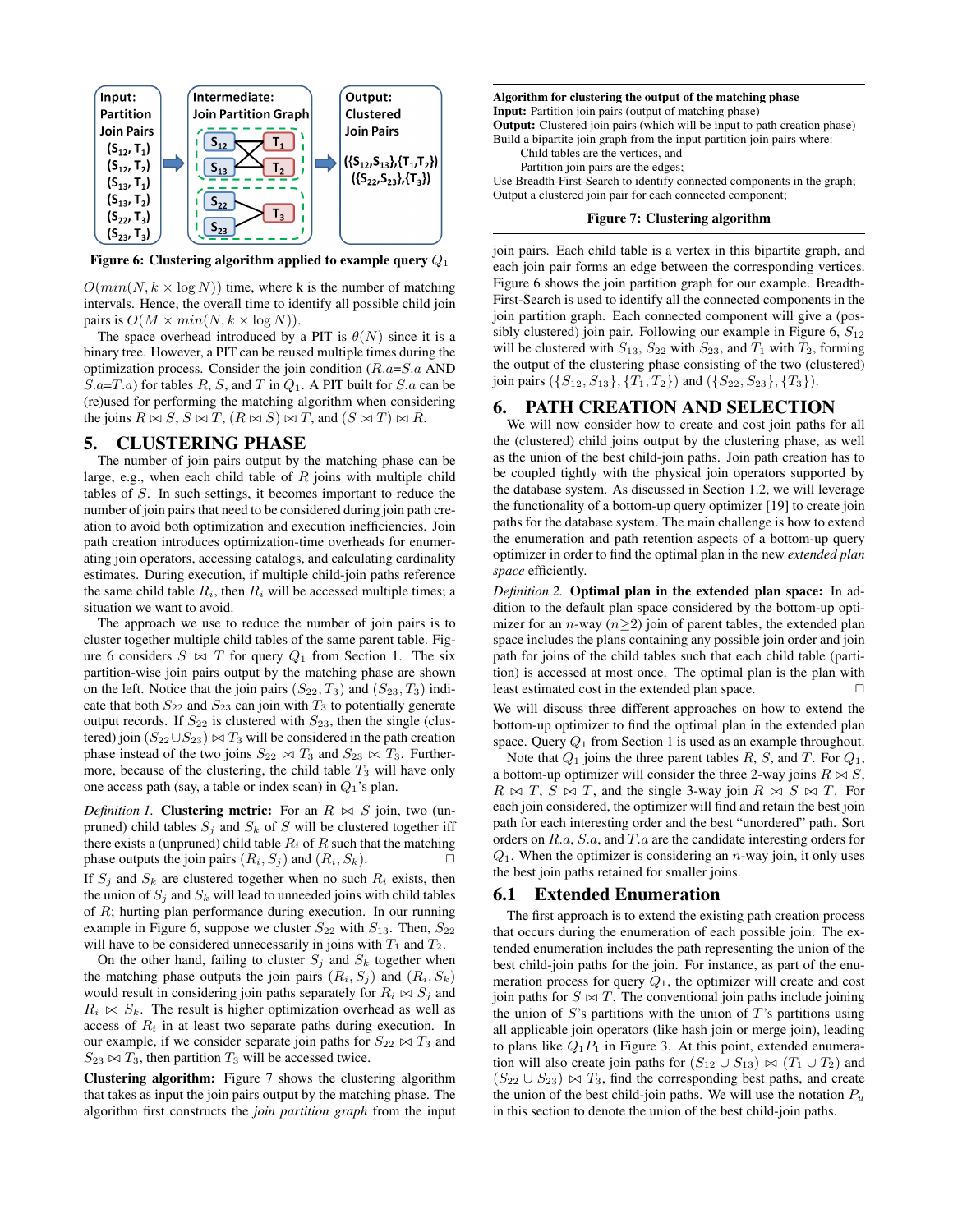As usual, the bottom-up optimizer will retain the best join path for each interesting order  $(a$  in this case) as well as the best (possibly unordered) overall path. If  $P_u$  is the best for one of these categories, then it will be retained. The paths retained will be the only paths considered later when the enumeration process moves on to larger joins. For example, when creating join paths for  $(S \bowtie$  $T) \bowtie R$ , only the join paths retained for  $S \bowtie T$  will be used (in addition to the access paths retained for  $R$ ).

Property 1. Adding extended enumeration to a bottom-up optimizer will not always find the optimal plan in the extended plan space.  $\Box$ 

We will prove Property 1 using our running example. Suppose plan  $P_u$  for  $S \bowtie T$  is not retained because it is not a best path for any order. Without  $P_u$  for  $S \bowtie T$ , when the optimizer goes on to consider  $(S \bowtie T) \bowtie R$ , it will not be able to consider any 3-way child join. Thus, plans similar to  $Q_1P_2$  from Figure 3 will never be considered; thereby losing the opportunity to find the optimal plan in the extended plan space.

# 6.2 Treating Partitions as a Physical Property

The next approach considers partitioning as a physical property of tables and the output of partition-wise joins. The parallel edition of DB2 follows this approach. The concept of *interesting partitions* (similar to interesting orders) can be used to incorporate partitioning as a physical property in the bottom-up optimizer. Interesting partitions are partitions on attributes referenced in equality join conditions and on grouping attributes [18]. In our example query  $Q_1$ , partitions on attributes  $R.a$ ,  $S.a$ , and  $T.a$  are interesting.

Paths with interesting partitions can make later joins and grouping operations less expensive when these operations can take advantage of the partitioning. For example, partitioning on S.a for  $S \Join T$  could lead to the creation of three-way child joins for  $R \bowtie S \bowtie T$ . Hence, the optimizer will retain the best path for each interesting partition, in addition to each interesting order. Overall, if there are  $n$  interesting orders and  $m$  interesting partitions, then the optimizer can retain up to  $n \times m$  paths, one for each combination of interesting orders and interesting partitions.

Property 2. Treating partitioning as a physical property in a bottomup optimizer will not always find the optimal plan in the extended plan space.  $\Box$ 

Once again we will prove the above property using the example query  $Q_1$ . When the optimizer enumerates paths for  $S \bowtie T$ , it will consider  $P_u$  (the union of the best child-join paths). Unlike what happened in extended enumeration,  $P_u$  will now be retained since  $P_u$  has an interesting partition on  $S.a$ . Suppose the first and second child joins of  $P_u$  have the respective join paths  $(S_{12} \cup S_{13})$ HJ  $(T_1 \cup T_2)$  and  $(S_{22} \cup S_{23})$  HJ  $T_3$ . (HJ and MJ denote hash and merge join operators respectively.) Also, the best join path for  $S \bowtie T$  with an interesting order on S.a is the union of the childjoin paths  $(S_{12} \cup S_{13})$  MJ  $(T_1 \cup T_2)$  and  $(S_{22} \cup S_{23})$  MJ  $T_3$ .

However, it can still be the case that the optimal plan for  $Q_1$  is plan  $Q_1P_2$  shown in Figure 3. Note that  $Q_1P_2$  contains  $(S_{12} \cup$  $S_{13}$ ) MJ ( $T_1 \cup T_2$ ): the interesting order on S.a in this child join led to a better overall plan. However, the interesting order on S.a was not useful in the case of the second child join of  $S \bowtie T$ , so  $(S_{22} \cup S_{23})$  MJ  $T_3$  is not used in  $Q_1P_2$ . Simply adding interesting partitions alongside interesting orders to a bottom-up optimizer will not enable it to find the optimal plan  $Q_1P_2$ .

The optimizer was not able to generate plan  $Q_1P_2$  in the above example because it did not consider interesting orders independently for each child join. Instead, the optimizer considered interesting orders and interesting partitions at the level of the parent tables  $(R, S, T)$  and joins of parent tables  $(R \bowtie S, R \bowtie T,$ 



Figure 8: Logical relations (with child relations) enumerated for query  $Q_1$  by our partition-aware bottom-up optimizer

 $S \bowtie T$ ,  $R \bowtie S \bowtie T$ ) only. An apparent solution would be for the optimizer to create union plans for all possible combinations of child-join paths with interesting orders. However, the number of such plans is exponential in the number of child joins per parent join, rendering this approach impractical.

# 6.3 Treating Partitions as a Logical Property

Our approach eliminates the aforementioned problems by treating partitioning as a property of the *logical relations* (tables or joins) that are enumerated during the bottom-up optimization process. A logical relation refers to the output produced by either accessing a table or joining multiple tables together. For example, the logical relation (join) RST represents the output produced when joining the tables  $R$ ,  $S$ , and  $T$ , irrespective of the join order or the join operators used in the physical execution plan. Figure 8 shows all logical relations created during the enumeration process for our example query  $Q_1$ .

As illustrated in Figure 8, each logical relation maintains a list of logical child relations. A logical child table is created for each unpruned partition during partition pruning, whereas logical child joins are created based on the output of the clustering phase. For our example query  $Q_1$ , the child-join pairs  $({S_{12}, S_{13}}, {T_1, T_2})$ and  $({S_{22}, S_{23}}, {T_3})$  output by the clustering phase are used to create the respective logical child joins  $S_{12}S_{13}T_1T_2$  and  $S_{22}S_{23}T_3$ . The logical child relations also maintain the partitioning conditions, which are propagated up when the child joins are created.

For each logical *n*-way join relation  $J_n = J_{n-1} \bowtie J_1$ , the logical child relations and partitioning conditions of  $J_{n-1}$  and  $J_1$  form the input to  $J_n$ 's matching phase (Section 4). The output of the matching phase forms the input to  $J_n$ 's clustering phase (Section 5) which, in turn, outputs  $J_n$ 's logical child joins. Note that both the matching and clustering phases work at the logical level, independent of physical plans (paths).

The logical relations are the entities for which the best paths found so far during the enumeration process are retained. The logical child joins behave in the same way as their parent joins, retaining the best paths for each interesting order and the best unordered path. Hence, the number of paths retained is *linear* in the number of child joins per parent join (instead of exponential as in the case when partitions are treated as physical properties). The optimizer considers all child-join paths with interesting orders during path creation for higher child joins, while ensuring the property: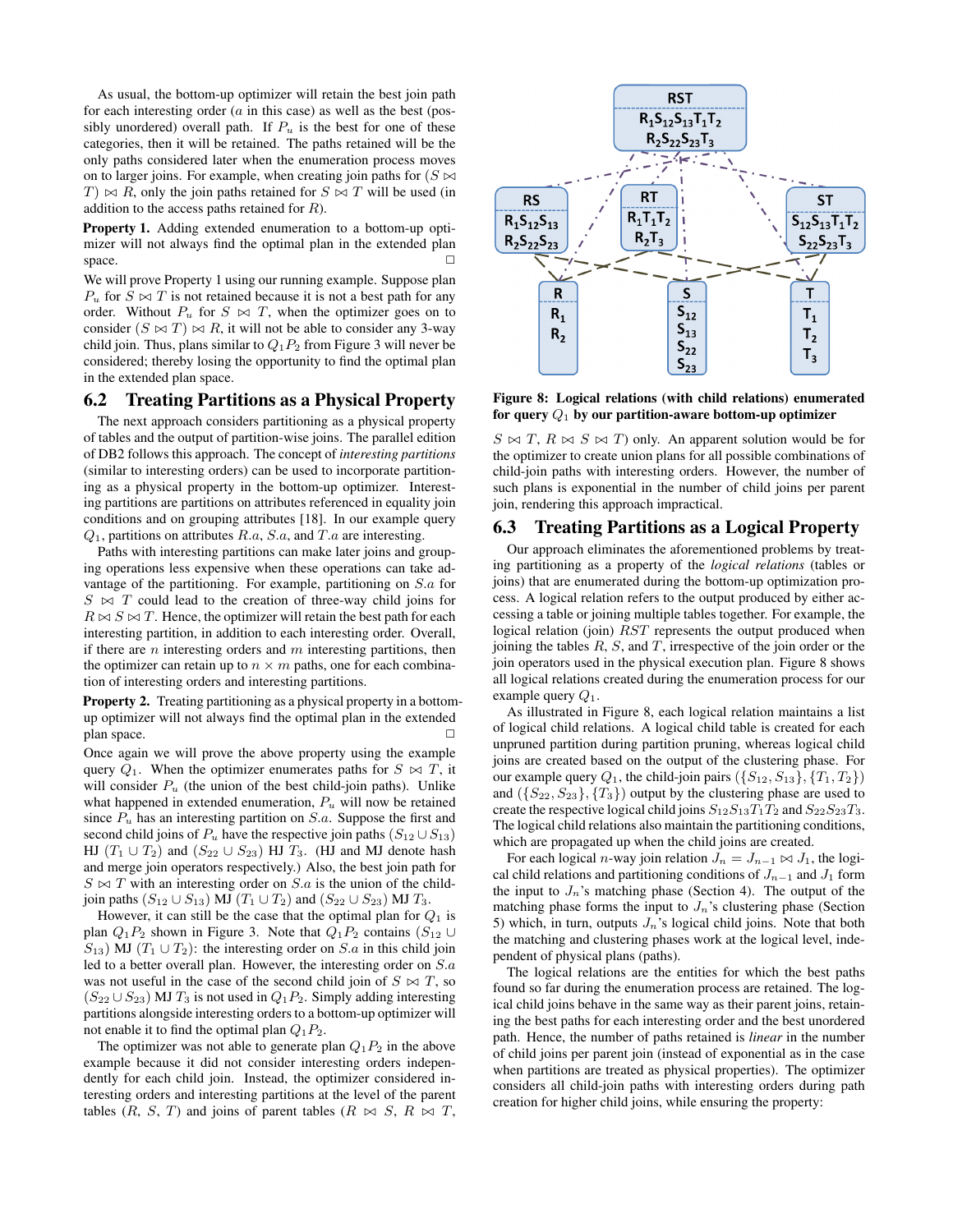Property 3. Paths with interesting orders for a single child join can be used later up the lattice, independent from all other child joins of the same parent relation.

Suppose, the optimizer is considering joining  $ST$  with R to create paths for RST. The output of the clustering phase will produce the two child-join pairs  $(S_{12}S_{13}T_1T_2, R_1)$  and  $(S_{22}S_{23}T_3, R_2)$ . Join paths for these two child joins will be created and costed independently from each other, using any paths with interesting orders and join operators that are available. The best join paths for  $((S_{12} \cup S_{13}) \bowtie (T_1 \cup T_2)) \bowtie R_1$  and  $((S_{22} \cup S_{23}) \bowtie T_3) \bowtie$  $R_2$ ) will be retained in the logical relations  $R_1S_{12}S_{13}T_1T_2$  and  $R_2S_{22}S_{23}T_3$  respectively (see Figure 8).

For each parent relation, the path representing the union of the best child-join paths is created only at the end of each enumeration level<sup>3</sup> and it is retained only if it is the best path. Hence, the optimizer will consider all join orders for each child join before creating the union, leading to the following property:

Property 4. The optimizer will consider plans where different child joins of the same parent relation can have different join orders and/or join operators.

We have already seen how the optimizer created join paths ( $(S_{12} \cup$  $S_{13}$   $\bowtie$   $(T_1 \cup T_2)$   $\bowtie$   $R_1$  and  $((S_{22} \cup S_{23}) \bowtie T_3) \bowtie R_2$  when joining  $ST$  with R. Later, the optimizer will consider joining  $RS$ with T, creating join paths for  $(R_1 \bowtie (S_{12} \cup S_{13})) \bowtie (T_1 \cup T_2)$ and  $(R_2 \bowtie (S_{22} \cup S_{23})) \bowtie T_3$ . It is possible that the best join path for  $((S_{12} \cup S_{13}) \bowtie (T_1 \cup T_2)) \bowtie R_1$  is better than that for  $(R_1 \bowtie (S_{12} \cup S_{13})) \bowtie (T_1 \cup T_2)$ , while the opposite occurs between  $((S_{22}\cup S_{23})\bowtie T_3) \bowtie R_2$  and  $(R_2 \bowtie (S_{22}\cup S_{23})) \bowtie T_3$ ; which leads to the plan  $Q_1P_2$  in Figure 3.

Property 5. Optimality guarantee: By treating partitioning as a logical property, our bottom-up optimizer will find the optimal plan in the extended plan space.

This property is a direct consequence of Properties 3 and 4. We have extended the plan space to include plans containing unions of child joins. Each child join is enumerated during the traditional bottom-up optimization process in the same way as its parent; the paths are built bottom-up, interesting orders are taken into consideration, and the best paths are retained. Since each child join is optimized independently, the topmost union of the best child-join paths is the optimal union of the child joins. Finally, recall that the union of the best child-join paths is created at the end of each enumeration level and retained only if it is the best plan for its parent join. Therefore, the full extended plan space is considered and the optimizer will be able to find the optimal plan (given the current database configuration, cost model, and physical design).

Traditionally, grouping (and aggregation) operators are added on top of the physical join trees produced by the bottom-up enumeration process [19]. In this case, interesting partitions are useful for pushing the grouping below the union of the child joins, in an attempt to create less expensive execution paths. With our approach, paths with interesting partitions on the grouping attributes can be constructed at the top node of the enumeration lattice, and used later on while considering the grouping operator.

Treating partitions as a property of the logical relations allows for a clean separation between the enumeration process of the logical relations and the construction of the physical plans. Hence, our algorithms are applicable to any database system that uses a bottom-up optimizer. Moreover, they can be adapted for non-database data processing systems like SCOPE and Hive that offer support for table partitioning and joins.

| <b>Name</b>  | <b>Features</b>                                            |  |  |
|--------------|------------------------------------------------------------|--|--|
| <b>Basic</b> | Per-table partition pruning only (like MySQL and Post-     |  |  |
|              | greSQL). Our evaluation uses the PostgreSQL 8.3.7 op-      |  |  |
|              | timizer as the Basic optimizer                             |  |  |
| Intermediate | Per-table partition pruning and one-to-one partition-wise  |  |  |
|              | joins (like Oracle and SQLServer). The Intermediate op-    |  |  |
|              | timizer is implemented as a variant of the Advanced op-    |  |  |
|              | timizer that checks for and creates one-to-one partition-  |  |  |
|              | wise join pairs in place of the regular matching and clus- |  |  |
|              | tering phases                                              |  |  |
| Advanced     | Per-table partition pruning and all the join optimizations |  |  |
|              | for partitioned tables as described in the paper           |  |  |

Table 2: Optimizer categories considered in the evaluation

# 7. EXTENDING OUR TECHNIQUES TO PARALLEL DATABASE SYSTEMS

While this paper focuses on centralized DBMSs, our work is also useful in parallel DBMSs like Aster nCluster [3], Teradata [22], and HadoopDB [1] which try to partition tables such that most queries in the workload need intra-node processing only. A common data placement strategy in parallel DBMSs is to use hash partitioning to distribute tuples in a table among the nodes  $N_1, \ldots, N_k$ , and then use range/list partitioning of the tuples within each node. Our techniques extend to this setting: if two joining tables  $R$  and  $S$  have the same hash partitioning function and the same number of partitions, then a partition-wise join  $R_i \bowtie S_i$  is created for each node  $N_i$ . If a secondary range/list partitioning has been used to further partition  $R_i$  and  $S_i$  at an individual node, then our techniques can be applied directly to produce child joins for  $R_i \bowtie S_i$ .

Another data placement strategy popular in data warehouses is to replicate the dimension tables on all nodes, while the fact table is partitioned across the nodes. The fact-table partition as well as the dimension tables may be further partitioned on each node, so our techniques can be used to create child joins at each node. In such settings, multi-dimensional partitioning of the fact table can improve query performance significantly as we show in Section 8.

# 8. EXPERIMENTAL EVALUATION

The purpose of this section is to evaluate the effectiveness and efficiency of our optimization techniques across a wide range of factors that affect table partitioning. We have prototyped all our techniques in the PostgreSQL 8.3.7 optimizer. All experiments were run on Amazon EC2 nodes of m1.large type. Each node has 7.5GB RAM, dual-core 2GHz CPU, and 850GB of storage. We used the TPC-H benchmark with scale factors ranging from 10 to 40, with 30 being the default scale. Following directions from the TPC-H Standard Specifications [23], we partitioned tables only on primary key, foreign key, and/or date columns. We present experimental results for a representative set of 10 out of the 22 TPC-H queries, ranging from 2-way up to the maximum possible 8-way joins. All results presented are averaged over three query executions.

## 8.1 Experimental Setup

The most important factor affecting query performance over partitioned tables is the partitioning scheme that determines which tables are partitioned and on which attribute. We identified two cases that arise in practice:

- 1. The DBA has full control in selecting and deploying the partitioning scheme to maximize query-processing efficiency.
- 2. The partitioning scheme is forced either partially or fully by practical reasons beyond query-processing efficiency.

For evaluation purposes, we categorized query optimizers into three categories—*Basic*, *Intermediate*, and *Advanced*—based on how they exploit partitioning information to perform optimization. Details

 $3$ Enumeration level *n* refers to the logical relations representing all possible n-way joins.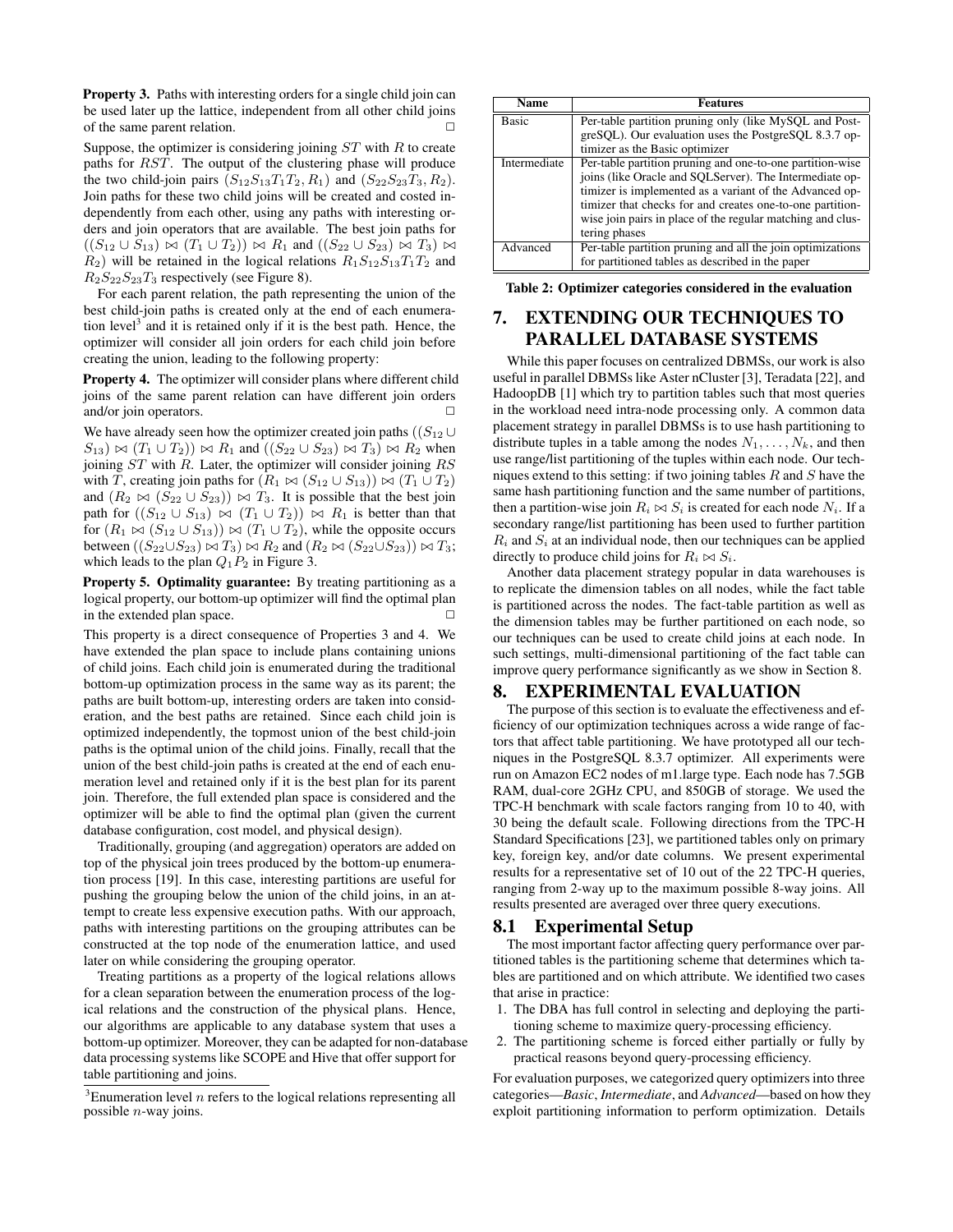

Figure 10: (a) Execution times, (b) Optimization times, (c) Memory usage for TPC-H queries 5 and 8 over three partitioning schemes

| <b>Partition</b> | <b>Table</b> | <b>Partitioning</b>     | Number of         |
|------------------|--------------|-------------------------|-------------------|
| Scheme           |              | <b>Attributes</b>       | <b>Partitions</b> |
| <b>PS-P</b>      | orders       | o orderdate             | 28                |
|                  | lineitem     | 1_shipdate              | 85                |
| PS-J             | orders       | o orderkey              | 48                |
|                  | lineitem     | 1 orderkey              | 48                |
|                  | partsupp     | ps_partkey              | 12                |
|                  | part         | p_partkey               | 12                |
| $PS-B$           | orders       | o_orderkey, o_orderdate | 72                |
|                  | lineitem     | l_orderkey, l_shipdate  | 120               |
|                  | partsupp     | ps_partkey              | 12                |
|                  | part         | p_partkey               | 6                 |
| $PS-C$           | orders       | o_orderkey, o_orderdate | 36                |
|                  | lineitem     | 1_orderkey, 1_shipdate  | 168               |
|                  | partsupp     | ps_partkey              | 30                |
|                  | part         | p_partkey               | 6                 |
|                  | customer     | c custkey               | 6                 |

Table 3: Partitioning schemes for TPC-H

are given in Table 2. We compare the optimizers on three metrics used to evaluate optimizers [12]: (i) query execution time, (ii) optimization time, and (iii) optimizer's memory usage.

#### 8.2 Results from DBA-Controlled Schemes

Given the capabilities of the query optimizer, the DBA has a spectrum of choices regarding the partitioning scheme [26]. In one extreme, the DBA can partition tables based on attributes appearing in filter conditions in order to take maximum advantage of partition pruning. At the other extreme, the DBA can partition tables based on joining attributes in order to take maximum advantage of oneto-one partition-wise joins; assuming the optimizer supports such joins (like the Intermediate optimizer in Table 2). In addition, our techniques now enable the creation of multidimensional partitions to take advantage of both partition pruning and partition-wise joins. We will refer to the three above schemes as partitioning schemes respectively for pruning (PS-P), for joins (PS-J), and for both (PS-B). Table 3 lists all partitioning schemes used in our evaluation.

Figure 9(a) shows the execution times for the plans selected by

the three query optimizers for the ten TPC-H queries running on the database with the PS-J scheme. The Intermediate and Advanced optimizers are able to generate a better plan than the Basic optimizer for all queries, providing up to an order of magnitude benefit for some of them. Note that the Intermediate and Advanced optimizers produce the same plan in all cases, since one-to-one partition-wise joins are the only join optimization option for both optimizers for the PS-J scheme.

Figure 9(b) presents the corresponding optimization times for the queries. The Intermediate optimizer introduces some overhead on optimization time—average of 17% and worst case of 21% due to the creation of child-join paths—compared to Basic. The additional overhead introduced by the Advanced optimizer over Intermediate is on average less than 3%. This overhead is due to the matching and clustering algorithms. Overall, the optimization overhead introduced by Advanced is low, and is most definitely gained back during execution as we can see by comparing the  $y$ -axes of Figures 9(a) and 9(b) (execution time is in minutes whereas optimization time is in milliseconds). The memory overheads shown in Figure 9(c) follow the same trend: average memory overhead of Advanced over Basic is around 7%, and the worst case is 10%.

Query performance is related directly to the optimizer capabilities and the partitioning scheme used in the database. Figure 10 shows the performance results for TPC-H queries 5 and 8 for the three optimizers over databases with different partitioning schemes. (Results for other queries are similar.) Since a database using the PS-P scheme only allows for partition pruning, all three optimizers behave in an identical manner. A PS-J scheme on the other hand, does not allow for any partition pruning since join attributes do not appear in filter conditions in the queries. Hence, the Basic optimizer performs poorly in many cases, whereas the Intermediate and Advanced optimizers take advantage of partition-wise joins to produce better plans with very low overhead.

The presence of multidimensional partitions in a PS-B scheme prevents the Intermediate optimizer from generating any one-toone partition-wise joins, but it can still perform partition pruning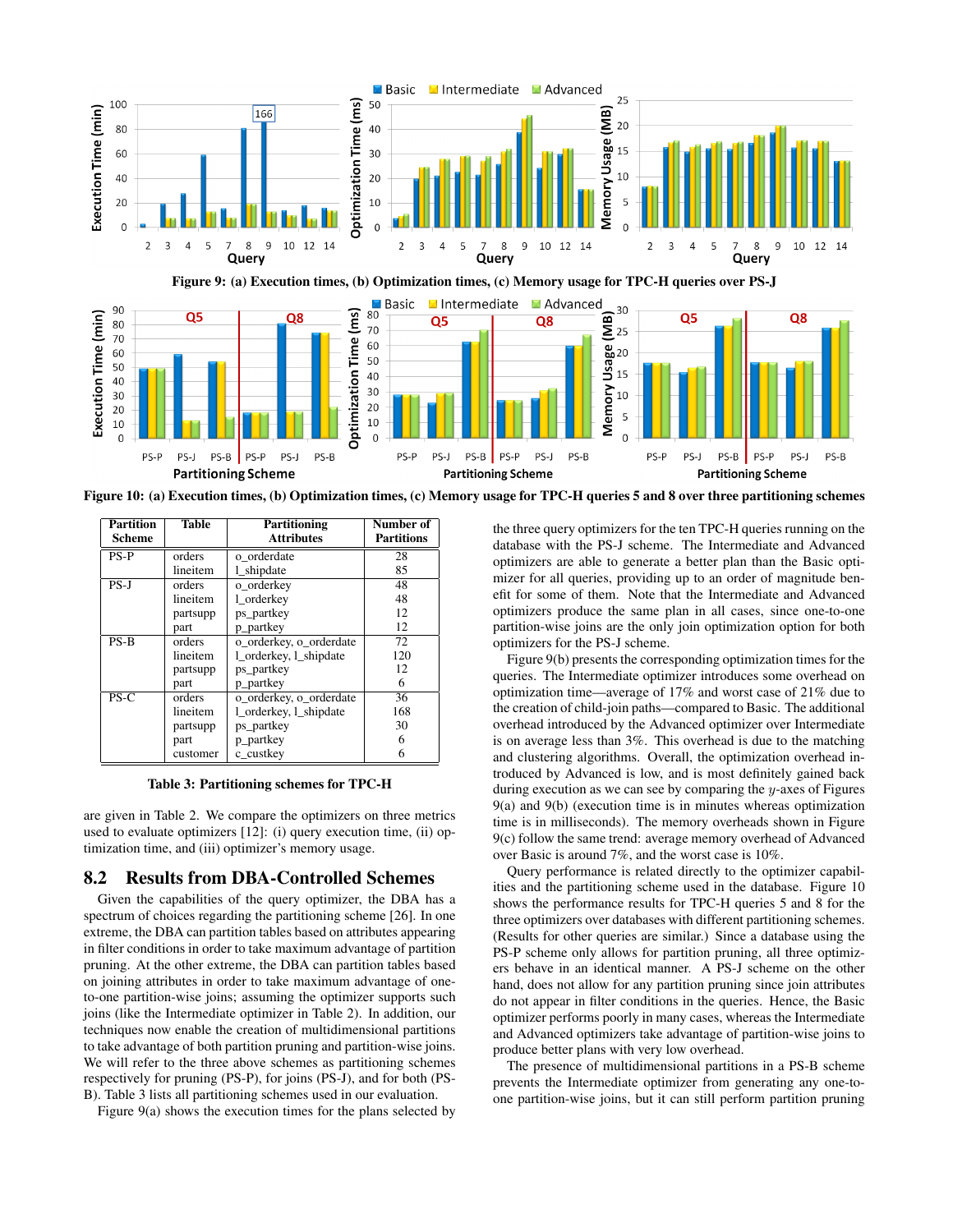

Figure 11: (a) Execution times, (b) Optimization times, (c) Memory usage for TPC-H queries over PS-C with partition size 128MB



Figure 12: (a) Execution times, (b) Optimization times, (c) Memory usage as we vary the partition size for TPC-H queries 5 and 8

like the Basic optimizer. The Advanced optimizer utilizes both partition pruning and partition-wise joins to find better-performing plans. Consider the problem of picking the best partitioning scheme for a given query workload. The best query performance can be obtained either from (a) partition pruning (PS-P is best for query 8 in Figure 10), or (b) from partition-aware join processing (PS-J is best for query 5 in Figure 10), or (c) from a combination of both due to some workload or data properties. In all cases, the Advanced optimizer enables finding the plan with the best possible performance.

## 8.3 Results from Constrained Schemes

As discussed in Section 1, external constraints or objectives may limit the partitioning scheme that can be used. For instance, data arrival rates may require the creation of daily or weekly partitions; file-system properties may impose a maximum partition size to ensure that each partition is laid out contiguously; or optimizer limitations may impose a maximum number of partitions per table.

For a TPC-H scale factor of 30, biweekly partitions of the fact table lead to a 128MB partition size. We will impose a maximum partition size of 128MB to create the partitioning scheme PS-C used in this section (see Table 3). Figure 11 shows the results for the TPC-H queries executed over a database with the PS-C scheme. The constraint imposed on the partitioning scheme does not allow for any one-to-one partition-wise joins. Hence, the Intermediate optimizer produces the same plans as Basic, and is excluded from the figures for clarity. Once again, the Advanced optimizer was able to generate a better plan than the Basic optimizer for all queries, providing over  $2x$  speedup for 50% of them. The average optimization time and memory overheads were just 7.9% and 3.6% respectively.

#### 8.4 Effect of Size and Number of Partitions

In this section, we evaluate the performance of the optimizers as we vary the size (and thus the number) of partitions created for each table, using the PS-C scheme. As we vary the partition size from 64MB to 256MB, the number of partitions for the fact table vary from 336 to 84. Figure 12(b) shows the optimization times taken by the two optimizers for TPC-H queries 5 and 8. As the



Figure 13: Execution times as we vary the total data size

partition size increases (and the number of partitions decreases), the optimization time decreases for both optimizers. We observe that (i) the optimization times for the Advanced optimizer scale in a similar way as for the Basic optimizer, and (ii) the overhead introduced by the creation of the partition-wise joins remains small (around 12%) in all cases.

The overhead added by our approach remains low due to two reasons. First, Clustering bounds the number of child joins for  $R \bowtie S$  to *min(number of partitions in R,S)*; so we cause only a linear increase in paths enumerated per join. Second, optimizers have other overheads like parsing, rewrites, scan path enumeration, catalog and statistics access, and cardinality estimation. Let us consider Query 5 from Figure 12(b). Query 5 joins 5 tables, including *orders* and *lineitem* with 72 and 336 partitions respectively. In this case, Basic enumerated 2317 scan and join paths in total, while Advanced enumerated 2716 paths. The extra 17% paths are for the 72 partition-wise joins created by Advanced. The trends are similar for the memory consumption of the optimizers as seen in Figure 12(c).

Decreasing the partition size for the same total data size has a positive effect on plan execution times as seen in Figure 12: smaller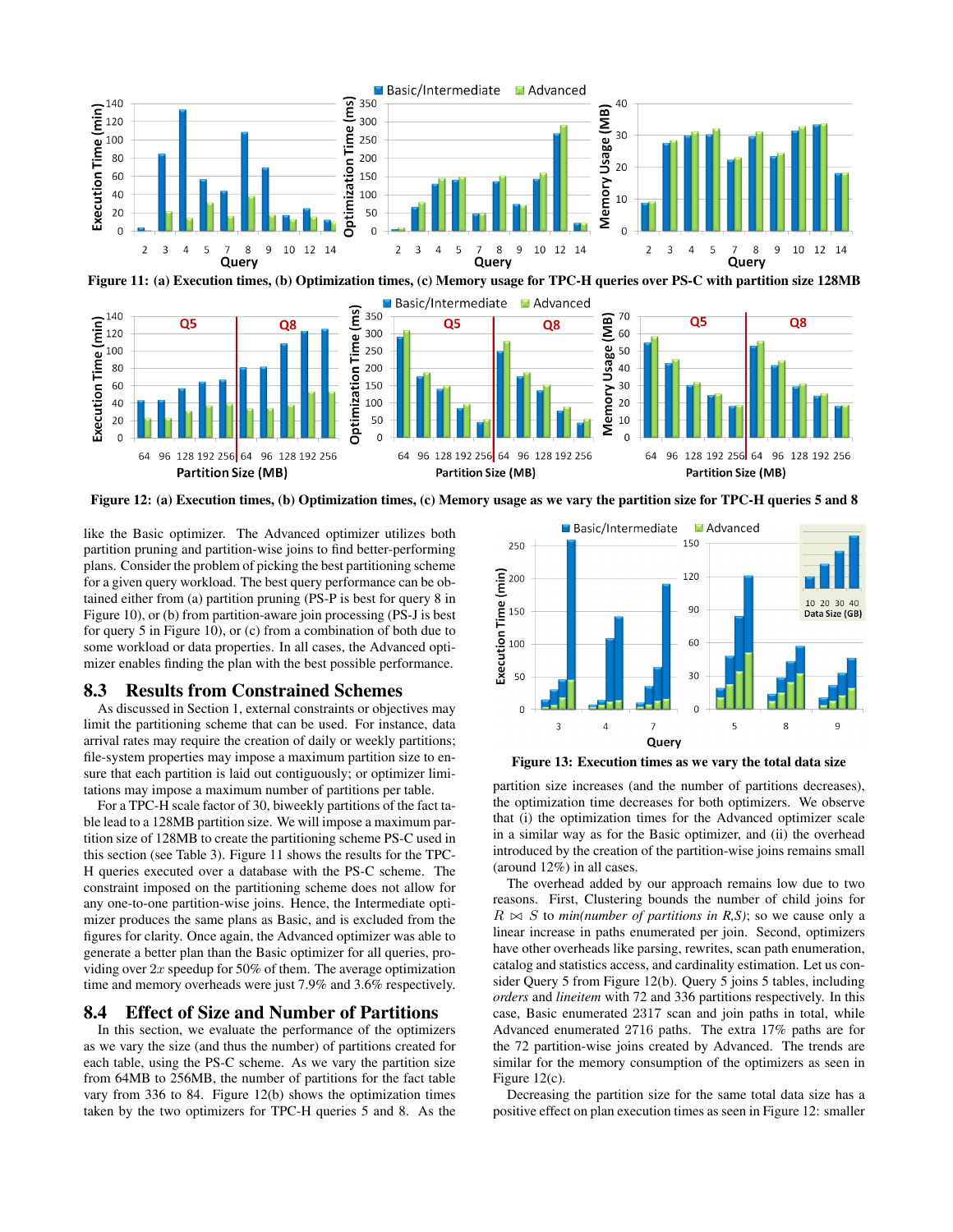

Figure 14: (a) Execution times, (b) Optimization times, (c) Memory usage as we vary the number of tables joined on the same attribute for a modified TPC-H schema and queries 2 and 5



Figure 15: (a) Execution times, (b) Optimization times, (c) Memory usage for enabling and disabling clustering

partition sizes force finer-grained partition ranges, leading to better partition pruning and join execution. Looking into execution times at the subplan level, we observed that PostgreSQL was more effective in our experimental settings when it accessed partitions in the 64MB range. It is worth noting that current partitioning scheme recommenders [2, 18, 26] do not consider partition size tuning.

## 8.5 Effect of Data Size

We used the PS-C scheme with a partition size of 128 MB to study the effects of the overall data size on query performance. Figure 13 shows the query execution times as the amount of data stored in the database increases. For many queries, the plans selected by the Basic optimizer lead to a quadratic or exponential increase in execution time as data size increases linearly. We observed that joins for large data sizes cause the Basic optimizer to frequently resort to index nested loop joins (the system has 7.5GB RAM only).

On the other hand, the Advanced optimizer is able to generate smaller partition-wise joins that use more efficient join methods (like hash and merge joins); leading to the desired linear increase in execution time as data size increases linearly. For the queries where the Basic optimizer is also able to achieve a linear trend, the slope is much higher compared to the Advanced optimizer. Figure 13 shows that the benefits from our approach become more important for larger databases. Note that optimization times and memory consumption are independent of the data size.

## 8.6 Stress Testing on a Synthetic Benchmark

There exist practical scenarios where multiple tables may share a common joining key. In Web analytics, for example, customer data may reside in multiple tables—storing information such as page clicks, favorites, preferences, etc.—that have to be joined on the customer key. However, in traditional star and snowflake schemas, the fact tables join with the dimension tables on different attributes; so it is hard to create *n*-way child joins for  $n \geq 3$ . No TPC-H query plan, regardless of the partitioning schema, contains  $n$ -way child joins for  $n \geq 4$ . To evaluate our approach in non-star schemas, as well as to stress-test our approach, we came up with a synthetic partitioning schema where the tables *part* and *orders* from TPC-H are partitioned vertically into four tables each. Once again, we use the PS-C scheme with a partition size of 128 MB.

We modified TPC-H queries 2 and 5 to join all the vertical tables for *part* and *orders* respectively. Figure 14(a) shows the execution times for the two queries with increasing number of joining tables. We observe how the Advanced optimizer was again able to generate plans that are up to an order of magnitude better compared to the plans selected by the Basic optimizer. It is interesting to note that as the number of joining tables in the query increases, the execution times for the plans from the Advanced optimizer increase barely (due to efficient use of child joins); unlike the Basic optimizer's plans whose execution times increase drastically.

Figures 14(b) and 14(c) show the optimization times and memory consumption, respectively, as the number of "same-key-joining" tables in the query increases. Both metrics increase non-linearly for both optimizers; but the increase is more profound for the Advanced optimizer. The increasing optimization overhead comes from the non-linear complexity of the path selection process used by the regular PostgreSQL query optimizer (which we believe can be fixed through engineering effort unrelated to our work). With optimization times still in milliseconds, the additional overhead is certainly justified by the drastic reduction in execution times.

## 8.7 Effect of the Clustering Algorithm

Clustering (Section 5) is an essential phase in our overall partitionaware optimization approach that is missing from the data localization approach discussed in Section 2. When matching is applied without clustering, our optimizer implements a rough equivalent of the four-phase approach to distributed query optimization [16]. Figures 15(b) and 15(c) compare the optimization time and memory consumption of the optimizer when clustering is enabled and disabled in a database with the PS-C scheme. Disabling clustering causes high overhead—as seen in both figures—since the optimizer must now generate join paths for each child join produced by the matching phase. This issue shows why clustering is essential for